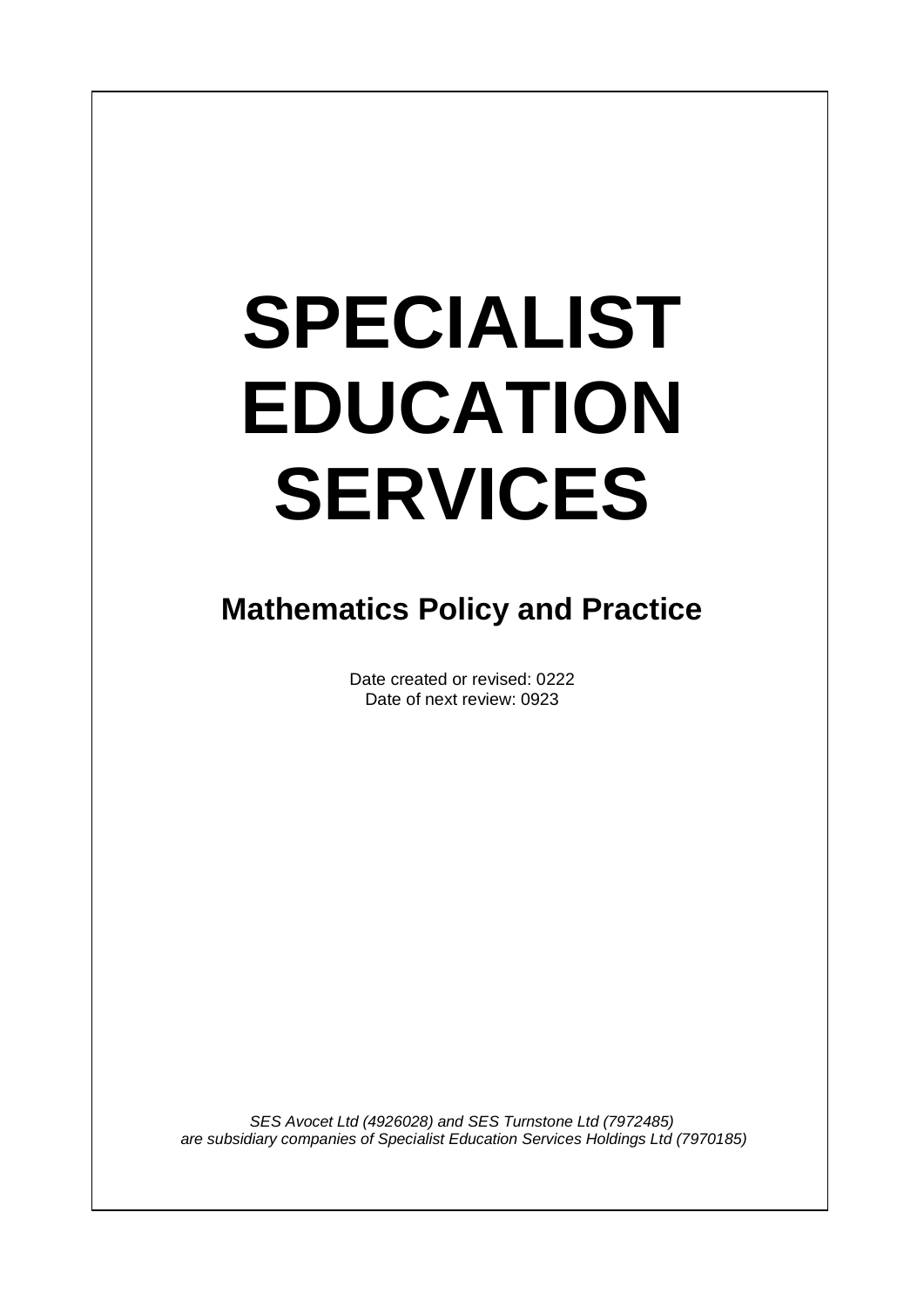# **CONTENTS**

| 1                |                                               | <b>Rationale</b>                                              |                |  |
|------------------|-----------------------------------------------|---------------------------------------------------------------|----------------|--|
| $\boldsymbol{2}$ | <b>Aims and Objectives</b>                    |                                                               |                |  |
|                  | 2.1                                           | <b>Mathematics and National Curriculum Aims</b>               | $\overline{2}$ |  |
|                  | 2.2                                           | Mathematics and Reading, Writing, Communication, Maths and    |                |  |
|                  |                                               | <b>Computing Skills</b>                                       | 3              |  |
|                  | 2.3                                           | Mathematics and Personal, Emotional and Social Development    | 3              |  |
|                  | 2.4                                           | Mathematics and the SEMH (Social Emotional and Mental Health) |                |  |
|                  |                                               | <b>Dimension</b>                                              | 4              |  |
| 3                | <b>Mathematics and Key Outcomes</b>           |                                                               |                |  |
|                  | 3.1                                           | Enjoy and Achieve                                             | 5              |  |
|                  | 3.2                                           | Be Healthy                                                    | 5              |  |
|                  | 3.3                                           | <b>Stay Safe</b>                                              | 5              |  |
|                  | 3.4                                           | <b>Achieve Economic Well-being</b>                            | 5              |  |
|                  | 3.5                                           | Make a Positive Contribution                                  | 6              |  |
| 4                | The Implementation of Mathematics             |                                                               |                |  |
|                  | 4.1                                           | <b>Equal Opportunities</b>                                    | 6              |  |
|                  | 4.2                                           | Mathematics as a Cross Curricular Subject                     | $\overline{7}$ |  |
|                  | 4.3                                           | <b>Mathematics and Computing</b>                              | 8              |  |
|                  | 4.4                                           | <b>Teaching and Learning Styles</b>                           | 9              |  |
|                  | 4.5                                           | <b>Planning for Mathematics Experiences</b>                   | 10             |  |
|                  | 4.6                                           | <b>Presentation of Work</b>                                   | 11             |  |
|                  | 4.7                                           | Mathematics as an Accredited Subject                          | 11             |  |
|                  | 4.8                                           | <b>Progression in Mathematics</b>                             | 12             |  |
|                  | 4.9                                           | <b>Differentiation</b>                                        | 12             |  |
|                  | 4.10                                          | Assessment and Recording                                      | 14             |  |
|                  | 4.11                                          | <b>Using Calculators</b>                                      | 16             |  |
| 5                | <b>SMSC and British Values in Mathematics</b> |                                                               |                |  |
|                  | 5.1                                           | <b>SMSC</b>                                                   | 17             |  |
|                  | 5.2                                           | <b>British Values</b>                                         | 18             |  |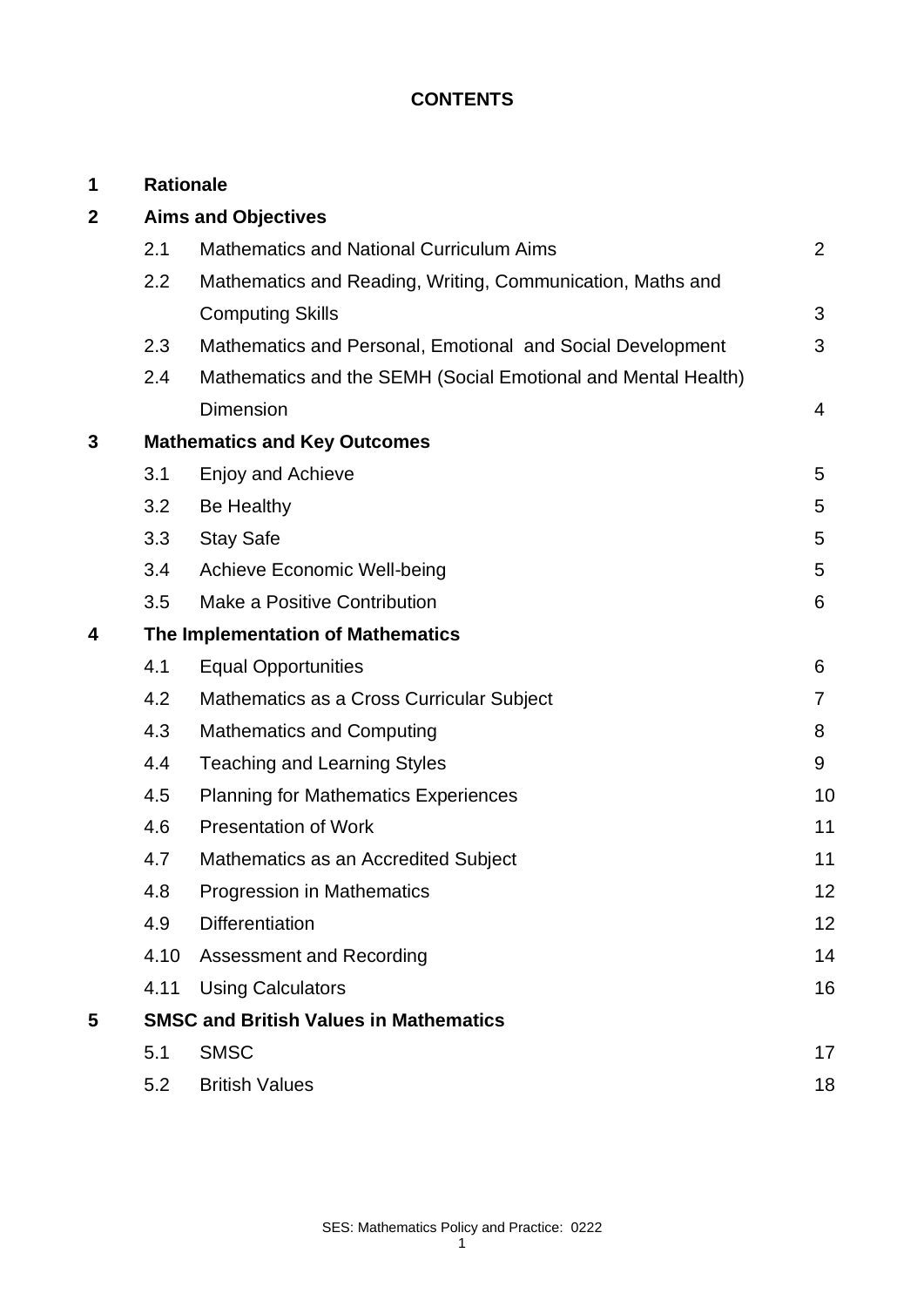# **1 RATIONALE**

This document should be read in conjunction with the Curriculum Intent Statement, which outlines specific issues underpinning our curriculum approach at SES.

The very nature and purpose of the holistic provision at our establishments means that the focus is always on the 'whole child'. This is amplified in the range of documentation, policy and practice that reflects our philosophy of '24hr' learning, coupled with our "no limits' positive psychology.

The intensity of work in this respect, with both the child and where possible, family, is beyond what any child in a mainstream setting, and in many other specialist settings, would experience because of the very purpose and nature of practice at SES.

This document sets out the policy and principles that underpin the whole process of learning across the twenty-four hour learning experience available.

*Do not worry about your difficulties in mathematics, I assure you that mine are greater.*

Albert Einstein (1879-1955)

# **2 AIMS AND OBJECTIVES**

The aims and objectives of the SES Mathematics curriculum are commensurate with the philosophy and foundations for the teaching of Mathematics described in the National Curriculum.

#### 2.1 MATHEMATICS AND NATIONAL CURRICULUM AIMS

Mathematics is a creative and highly inter-connected discipline that has been developed over centuries, providing the solution to some of history's most intriguing problems. It is essential to everyday life, critical to science, technology and engineering, and necessary for financial literacy and most forms of employment. A high-quality mathematics education therefore provides a foundation for understanding the world, the ability to reason mathematically, an appreciation of the beauty and power of mathematics, and a sense of enjoyment and curiosity about the subject.

The national curriculum for mathematics aims to ensure that all students:

- become **fluent** in the fundamentals of mathematics, including through varied and frequent practice with increasingly complex problems over time, so that students develop conceptual understanding and the ability to recall and apply knowledge rapidly and accurately.
- **reason mathematically** by following a line of enquiry, conjecturing relationships and generalisations, and developing an argument, justification or proof using mathematical language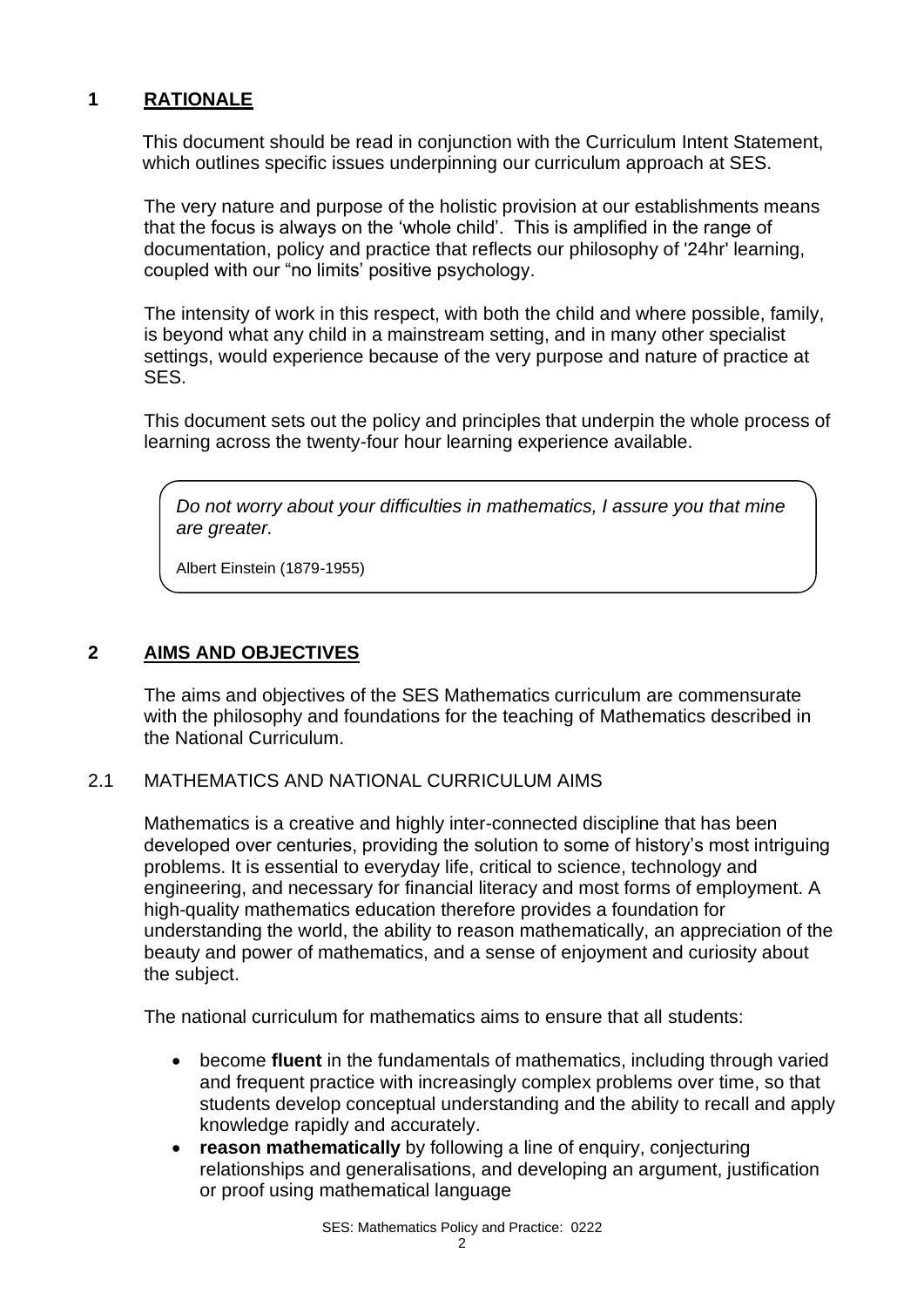- can **solve problems** by applying their mathematics to a variety of routine and non-routine problems with increasing sophistication, including breaking down problems into a series of simpler steps and persevering in seeking solutions.
- 2.2 MATHEMATICS AND READING, WRITING, COMMUNICATION, MATHS AND COMPUTING SKILLS (RWCM+C)

RDCM+C skills are core elements of English, Mathematics and Computing that provide individuals with the skills and abilities they need to operate confidentially, effectively and independently in life, their communities and work. Individuals possessing these skills are able to progress in education, training and employment and make a positive contribution to the communities in which they live and work.

Development of RWCM+C skills is embedded within personalised programmes of study in Mathematics. RWCM+C skills in the curriculum are not limited to this subject. The curriculum offers opportunities for RWCM+C skills development in Mathematics which encourages working beyond the Learning Centre and making link to a wide range of learning opportunities. To be effective RWCM+C skills teaching must be relevant and allow learners to engage with real situations in the world.

SES aspires to develop learners confidence in RWCM+C skills through Mathematics by providing opportunities to:

- read and understand information and instructions, then use this understanding to act appropriately.
- Interpret given information in line with specific learning intention.
- Record evidence of learning in written form of varying formats at appropriate timescales, taking into account individual needs of learners.
- use key terminology to explore and develop knowledge and understanding.
- use verbal communication to effectively develop knowledge and understanding
- to acknowledge listening as integral to developing knowledge and understanding
- to seek opportunities to develop mathematically skills in the areas of using and applying, number, shape, space and measure and handling data.
- to integrate opportunities for a contextualized use of computing applications

# 2.3 MATHEMATICS AND PERSONAL, EMOTIONAL AND SOCIAL DEVELOPMENT (PESD)

Effective planning for PESD in Mathematics must ensure that relevant elements are embedded into; individual learning episodes, sequences of work, teaching approaches and learning outcomes. When this is done well, it will build individual confidence and enrich the experiences of learners and support their progress in Mathematics while increasing coherence across the curriculum.

At SES mastery of PESD skills is integral to all aspects of Learning Opportunities through a holistic and cross-curricular approach. We seek to ensure pupils demonstrate that they can develop and then apply their PESD skills in an extensive range of subject based and real life contexts. In Mathematics we promote the consolidation of core PESD skills by structuring learning opportunities to promote development in this area. Progress in PESD is reflected in personalised PESD files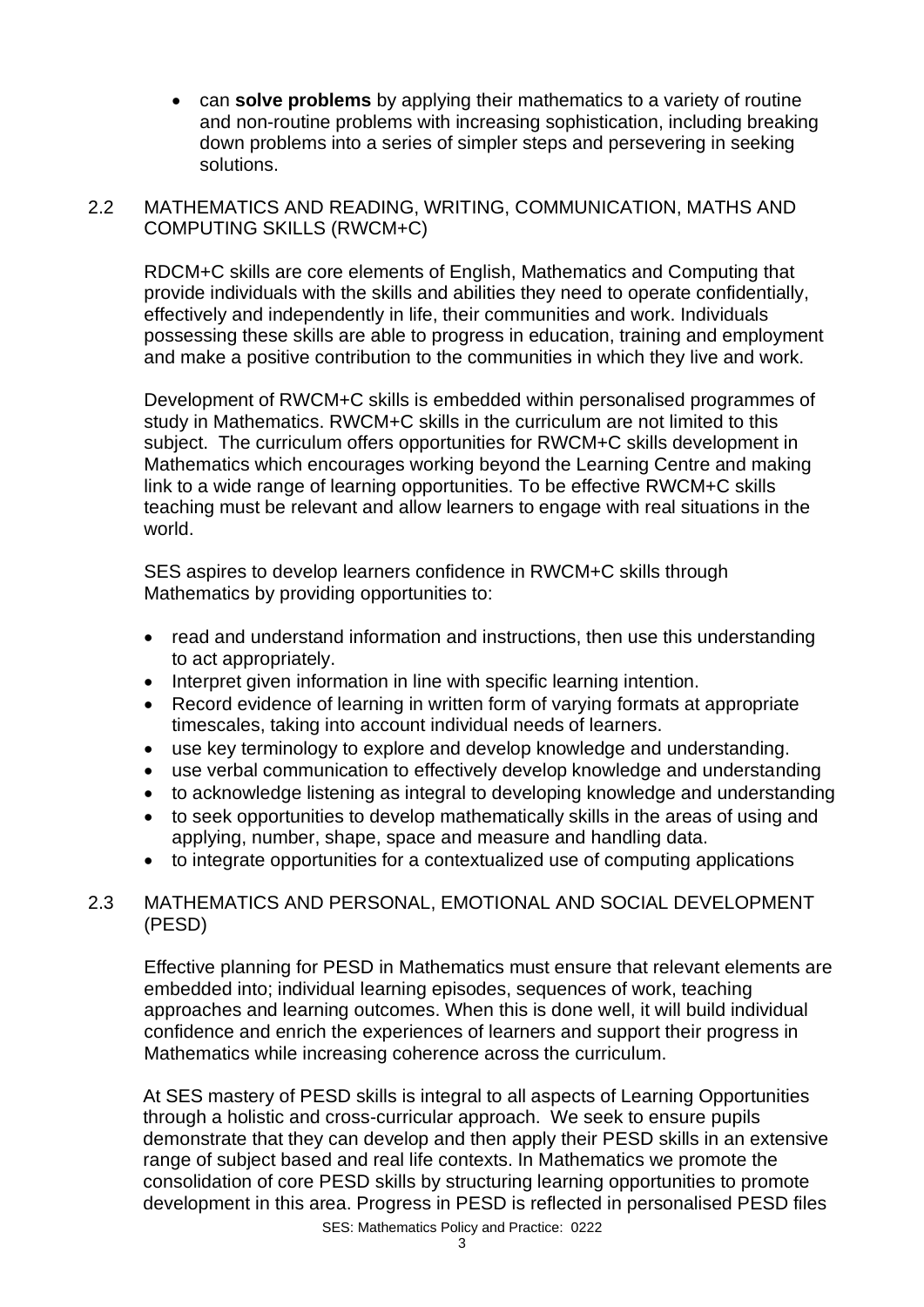and Learning Centre Education Plans.

#### 2.4 MATHEMATICS AND THE SEMH (SOCIAL EMOTIONAL AND MENTAL HEALTH) DIMENSION

Many of the students coming to our establishments may well have had difficult experiences with mathematics, either in the way it has been taught or in the way they have received the teaching. Their low self esteem and poor self image as learners, coupled with their learned avoidance behaviours often used for self protection against the risk of failure, mean that they may never have experienced the excitement and satisfaction of success in maths.

Our aim is to provide experiences that will improve the child's self esteem allowing him to develop confidence and at the same time enjoy success in areas of endeavour specific to the subject. Mathematics offers a uniquely powerful set of tools including forms of communication, logical reasoning, problem-solving skills, and the ability to think in abstract and creative ways.

The specific curriculum objectives are as follows:

- a. To develop the ability to communicate mathematical information and ideas. *(Very often SEMH students use their inappropriate and extreme behaviour to communicate with others, particularly when the task in hand holds challenges for them or risks exposing the lack of knowledge).*
- b. To appreciate the inter-related nature of mathematics. (Many SEMH students prefer an over-simplified mechanical approach to mathematics and struggle to understand or relate to the inter-related nature of the subject)
- c. To develop in students a fascination of some aspect of mathematics at their individually appropriate level of operation. (The ability to be absorbed by the fascination of mathematics implies a level of interest, curiosity, confidence and knowledge which many SEMH students do not have).
- d. To develop open mindedness, initiative and flexibility in the students approaches to problem solving and investigations. *(Very often open minded approaches and taking initiatives are fearful to SEMH students because of their lack of self confidence and fear of failure. Equally they can be rigid in their thinking, wanting to stay on "safe" territory).*
- e. To develop logical, reflective, clear strategies in dealing with mathematical tasks. *(Very often SEMH students react in an unpredictable or emotional way first and only come to more logical, reflective and rational thought after time and support from adults)*
- f. To develop the ability to work independently at the student's own level. *(Very often SEMH students may come to over-rely on adult support and 1:1).*
- g. To develop the ability to work collaboratively. *(Very often SEMH students find great difficulty in sharing materials, equipment and adult support).*
- h. To enable students to work on in-depth projects as well as shorter individual task. *(Very often SEMH students find difficulty with being patient and*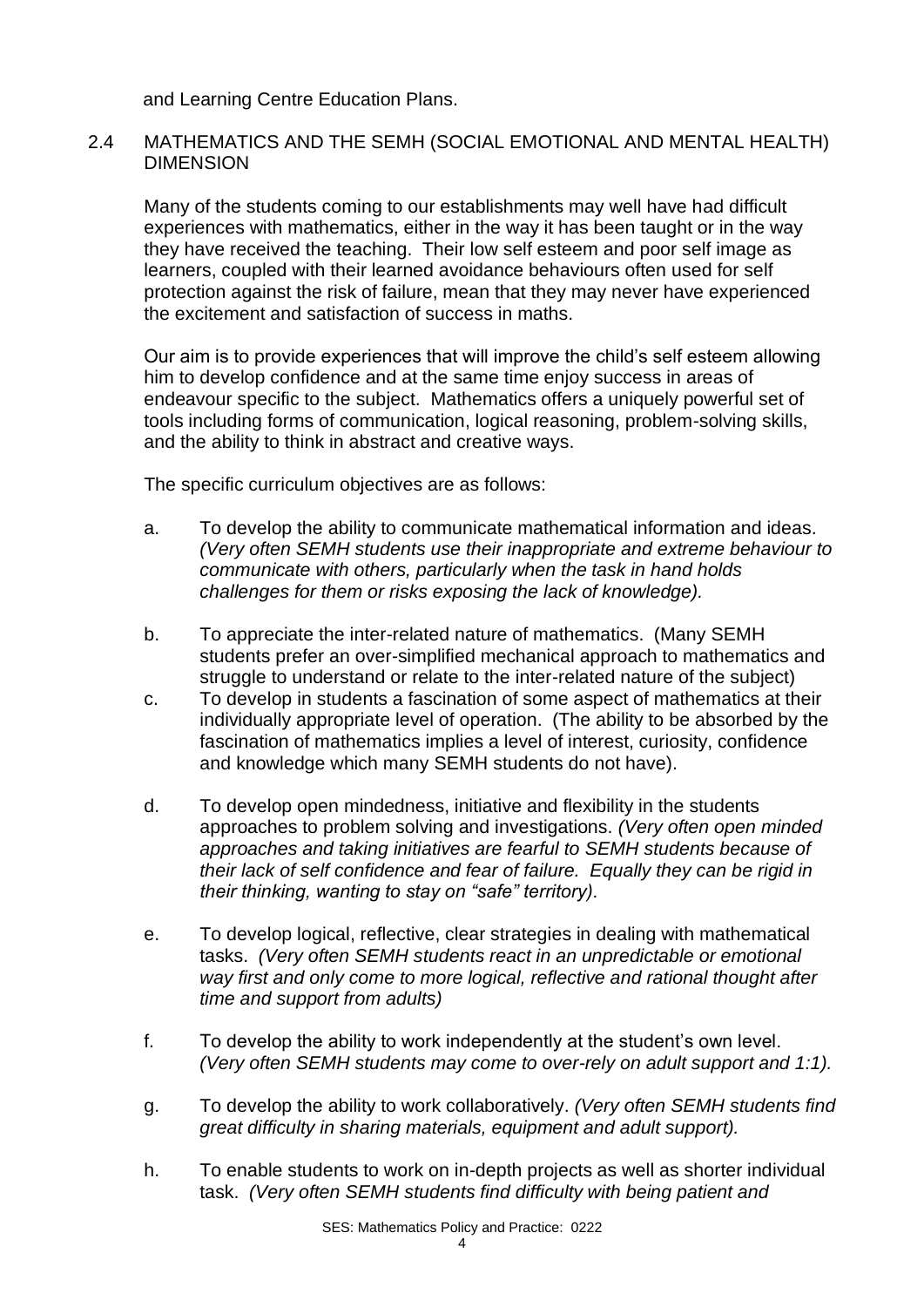*persevering with longer in-depth tasks preferring short tasks that are over quickly)*

i. To develop self-confidence in approaching mathematical tasks. *(Very often SEMH students lack confidence because of previous experiences with tasks that have not been carefully matched to their ability or with adults who have not offered sufficient support. There may equally be huge gaps in their learning due to their behaviour).*

# **3 MATHEMATICS AND KEY OUTCOMES**

These key outcomes are a useful vehicle to conceptualise a holistic approach to children's needs*.*

# 3.1 ENJOY AND ACHIEVE

Mathematics can be enjoyed as a worthwhile activity for its own sake and as a powerful tool in a wide range of applications. Enjoyment stems from the creative and investigative aspects of mathematics, from developing mathematical ways of perceiving the world and recognising underlying structures and connections between mathematical ideas.

Mathematics is a subject that empowers students to prove results. Students develop their problem-solving, decision-making and reasoning skills through working on a range of tasks.

# 3.2 BE HEALTHY

Mathematics enables students to understand the numerical data related to becoming and staying healthy. Monitoring nutritional intake, blood sugar levels and cardiovascular health are all examples where mathematics assists understanding and can lead to making healthy decisions. By becoming financially capable, young people are able to exert greater control over factors affecting their health such as housing and money management. Strategy games and logic puzzles are an important part of maintaining mental health.

# 3.3 STAY SAFE

Understanding risk through the study of probability is a key aspect of staying safe and making balanced risk decisions. Students learn to understand the probability scale and use it as a way of communicating risk factors. They develop an understanding of how data leads to risk estimates. By understanding probability and risk factors young people are able to make informed choices about investments, loans and gambling.

# 3.4 ACHIEVE ECONOMIC WELL-BEING

An understanding of mathematics, and confidence in using a variety of mathematical skills, are both key to young people's ability to play their part in modern society. The skills of reasoning with numbers, interpreting graphs and diagrams and communicating mathematical information are vital in enabling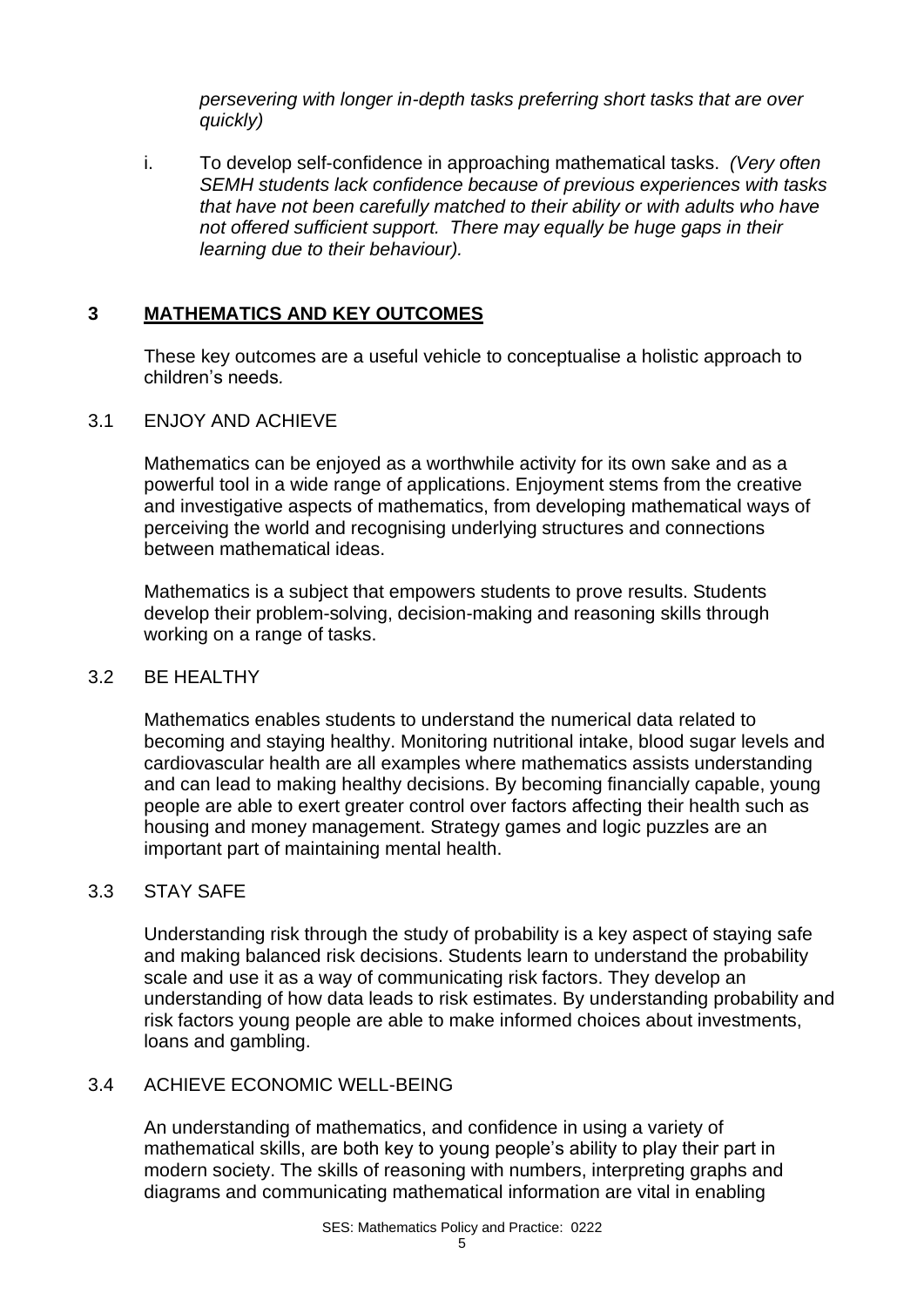individuals to make sound economic decisions in their daily lives. Mathematics skills and habits of mind are highly prized by many employers and mathematics is a gatekeeper to many careers and professions.

## 3.5 MAKE A POSITIVE CONTRIBUTION

Having confidence and capability in mathematics allows students to develop their ability to contribute to arguments using logic, data and generalisations with increasing precision. This in turn allows students to take a greater part in a democratic society. Becoming skilled in mathematical reasoning means students learn to apply a range of mathematical tools in familiar and unfamiliar contexts

# **4 THE IMPLEMENTATION OF MATHEMATICS**

SES recognises, but is not limited to, the common framework provided by the structuring of Mathematics within the National Curriculum.

#### 4.1 EQUAL OPPORTUNITIES

SES is committed to ensuring that all students are treated with equality of regard.

This will involve:

- Providing equality of opportunity in the mathematics curriculum in an attempt to maximise the potential of each individual pupil.
- Treating as of equal value the different needs, interests and abilities of individual students.
- Through their experience of mathematics pupils should have respect for others and that all should be treated as equals.

In pursuing this policy with regard to individual students, there are four categories of difference between groups of students in which it is generally acknowledged that 'treatment as equals' may be problematic and for which it is therefore important to have specific policies. These are:

- Racial/cultural differences
- Social-class differences
- Ability differences
- Gender differences

#### 4.1.1 Racial/Cultural Differences

It is vital that staff avoid any racial bias or stereotyping with respect to the particular individuals who are from ethnic-minority backgrounds and that they are alert to and willing to challenge any such discrimination or stereotyping by other students.

#### 4.1.2 Gender Differences

Equal opportunities in terms of participation are carefully considered, however, issues of prejudiced attitudes and stereotyping towards the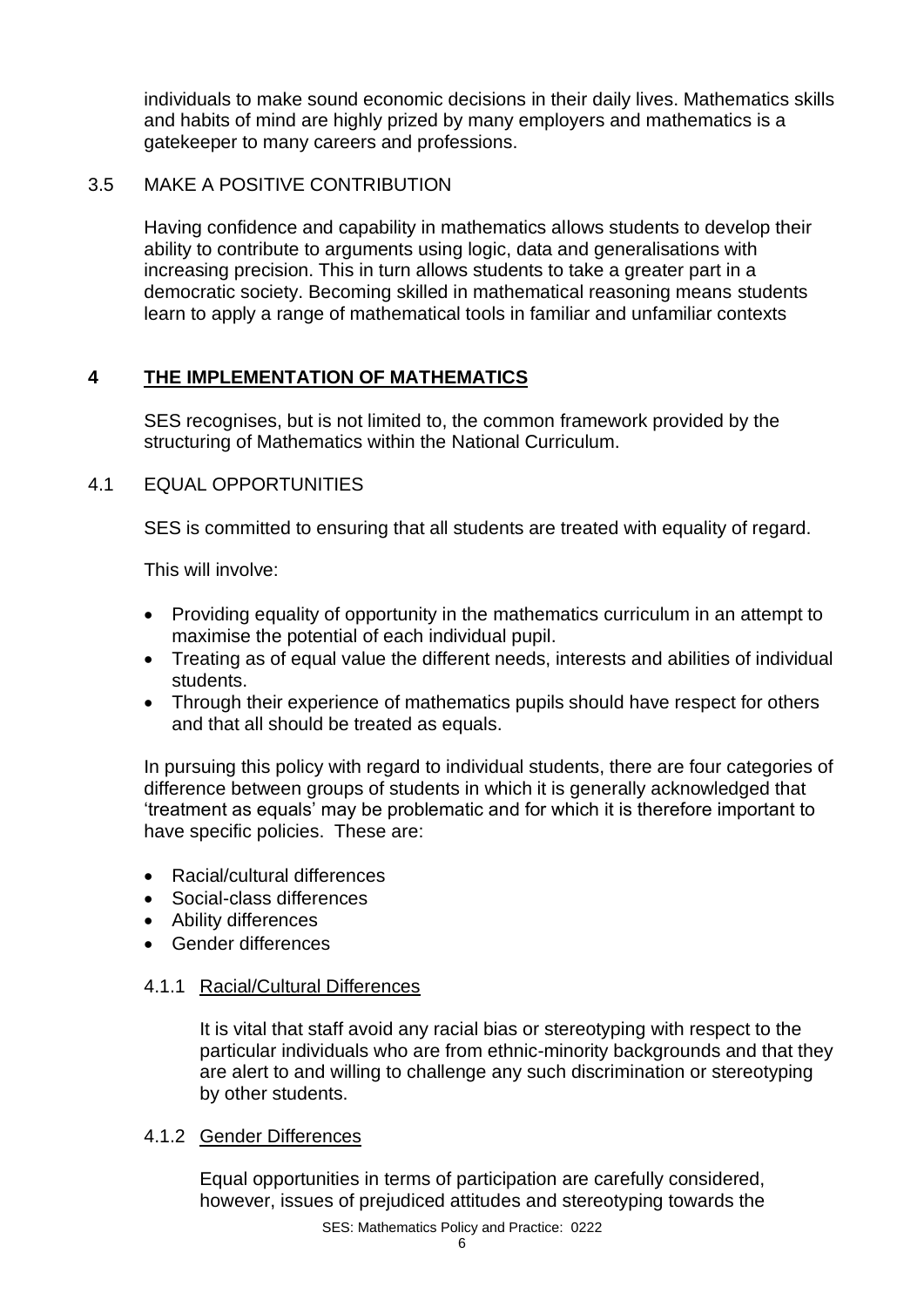opposite sex can be in existence and can potentially be magnified in our environments, especially given the contextual background and past experiences of our young people.

Staff should therefore be aware of this and should be willing to challenge any such discrimination or stereotyping by students. Furthermore such risks can be mitigated through planned teaching strategies.

#### 4.1.3 Social Class Differences

Staff should be aware of making assumptions about student's levels of knowledge and opportunities for acquisition of knowledge whatever their background.

#### 4.1.4 Ability Differences

SES establishments are resourced such that students receive a highly individualised curriculum based on their Portfolio of Achievement and Needs and Development and Learning plans. Implicit in this is a response to differing levels of ability.

It is also important that protected characteristics as defined in the SES Equality and Diversity Policy are considered when planning and implementing teaching practice to ensure equal opportunities. This policy should therefore be read in conjunction with the SES Equality and Diversity Policy and Practice document and the DfE guidance around our equality duty.

#### 4.2 MATHEMATICS AS A CROSS CURRICULAR SUBJECT

It is important to stress the inter-relationship of mathematics with many other areas of the curriculum and with aspects of communication and social functioning beyond the Learning Centre day. At each establishment every aspect of its operation is viewed as a potential vehicle for building upon student's mathematical understanding and skills. All staff need to be skilled at finding unobtrusive ways of taking advantage of the total living experience without this intruding on the naturalness of domestic living.

Cross curriculum dimensions provide important unifying areas of learning that help young people make sense of the world and give education relevance and authenticity. They reflect the major ideas and challenges that face individuals and society.

Dimensions can add a richness and relevance to the curriculum experience of young people. They can provide a focus for work within and between subjects and across the curriculum as a whole, including the routines, events and ethos of the school.

Cross curriculum dimensions include:

- identity and cultural diversity
- healthy lifestyles
- community participation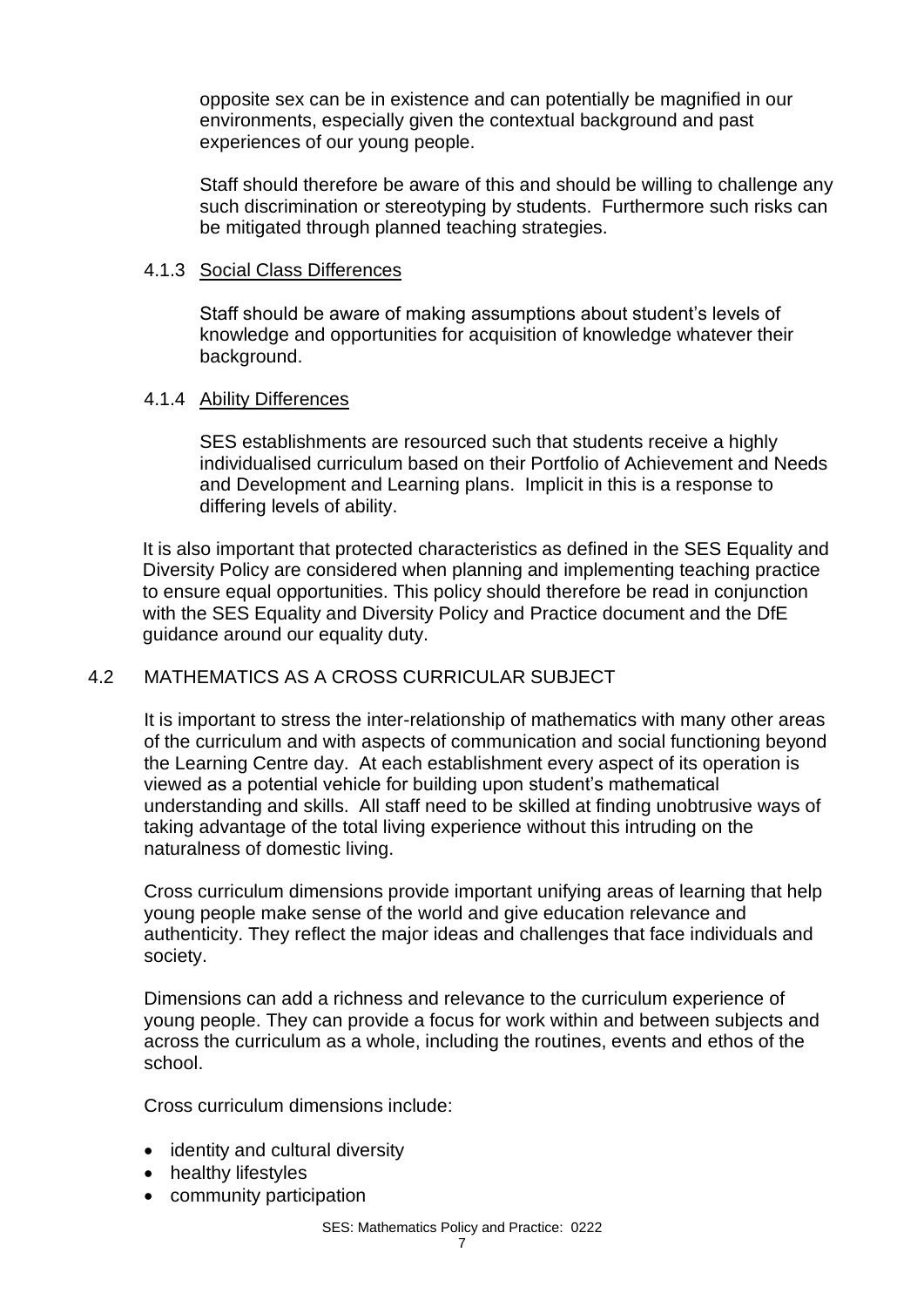- enterprise
- global dimension and sustainable development
- technology and the media
- creativity and critical thinking

#### 4.3 MATHEMATICS AND COMPUTING

Computing is incorporated as an integral element into all aspects of the curriculum. (See Computing Policy and Practice document). Computing plays a fundamental role in enriching and enabling curriculum delivery. Specifically designed programmes and software play a major role in addressing specific mathematical development for students.

Purposeful and appropriate application of Computing in subjects offers students opportunities to:

- use their Computing capability to assist and progress their learning in mathematics;
- engage in higher-order thinking skills, for example, by using Computing to undertake detailed analysis when modelling data;
- demonstrate, apply and reinforce their understanding of Computing capability within a range of subject contexts. The transferability of Computing capability is an important aspect of progression in students' knowledge, skills and understanding.

Using computers gives students a sense of achievement especially in respect of visual appearance where the final result can be a perfectly presented piece of work. The positive feedback is immediate.

Students can assess and correct their own work. A good piece of software that puts the child in control of his own learning will do this. The process of selfassessment is not always as easy to achieve in other learning situations.

Using a computer enables results to be presented in a greater variety of ways. When using a word processor, it is easy to alter the layout of a page.

The speed of the computer will help students to become more proficient at handling and retrieving data. Tasks that take a long time when using pen and paper are easily accomplished while maintaining interest and avoiding long and tedious manipulation of information.

Computers allow simulations of experiences that would be difficult to arrange otherwise. Fighting the after effects of an oil slick or seeing the result of a volcanic explosion on screen can give students a safe experience of the decisions and problems involved.

The use of computers develops group skills in certain tasks. Students will discuss the best course of action in a programme or perhaps decide upon the right question to ask in a database search.

The use of software, and Internet based materials to teach and reinforce key maths skills and concepts.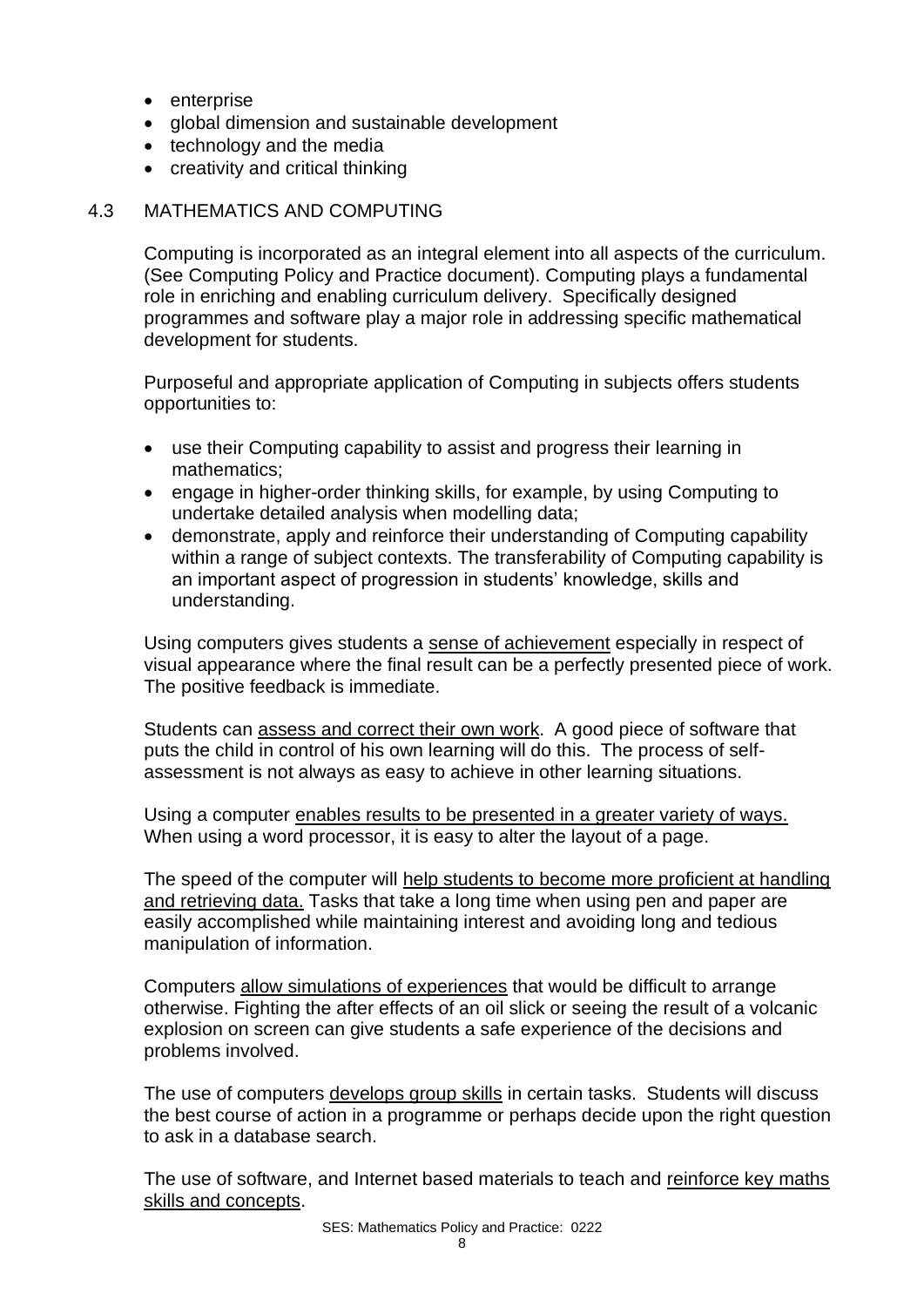Specific possibilities within the Mathematics Curriculum are:

- Database as a source of data for data analysis:
- Dynamic geometry software to make geometric constructions, to study relationships by measuring angles, lengths and areas, to explore geometric transformations and to understand the nature of necessity and sufficiently for certain conditions to hold;
- Graphic calculators to capitalise on the benefits of hand held technology, to explore functions through their graphs, to analyse statistics and to study sequences and iteration:
- Logo to explore shape, to develop the concept of function and to learn the nature of algorithmic processes through developing the necessary programming skills;
- Spreadsheets to explore the behaviour of functions and to find optimum solutions, to solve equations, to explore number patterns, to investigate algebraic identities and to store and manipulate statistical date.

Computing tasks should be clearly indicated within planning documentation and the link between mathematics and computer programming which is a core aspect of the computing curriculum should be made explicit in order to support progress in this area.

# 4.4 TEACHING AND LEARNING STYLES

- Activities should bring together different areas of mathematics
- The order of activities should be flexible
- Activities should be balanced between tasks which develop knowledge skills and understanding and those which develop the ability to tackle practical problems
- Activities should be balanced between the applications of mathematics and ideas which are purely mathematical
- Activities should be balanced between activities that are short in duration and those that have scope for development over an extended period.
- Activities should, where appropriate, use students' own interests or questions either as starting points or as further lines of development
- Activities should, where appropriate, involve both independent and co-operative work
- Tasks should include those which have an exact result or answer and those which have many possible outcomes
- Activities should be balanced between different modes of learning doing, observing, talking and listening, discussing with teachers and other students, reflecting, drafting, reading and writing
- Activities should encourage students to use mental arithmetic and paper and pencil methods, and to become confident in the use of a range of mathematical tools and new technology. Students should have plenty of opportunity to develop and practice their own mental strategies.
- Activities should encourage students to become competent in collecting, recording and processing data.
- there should be a strong element of student negotiation and involvement in the targets identified within their Portfolio of Achievement and Needs and Development and Learning plans.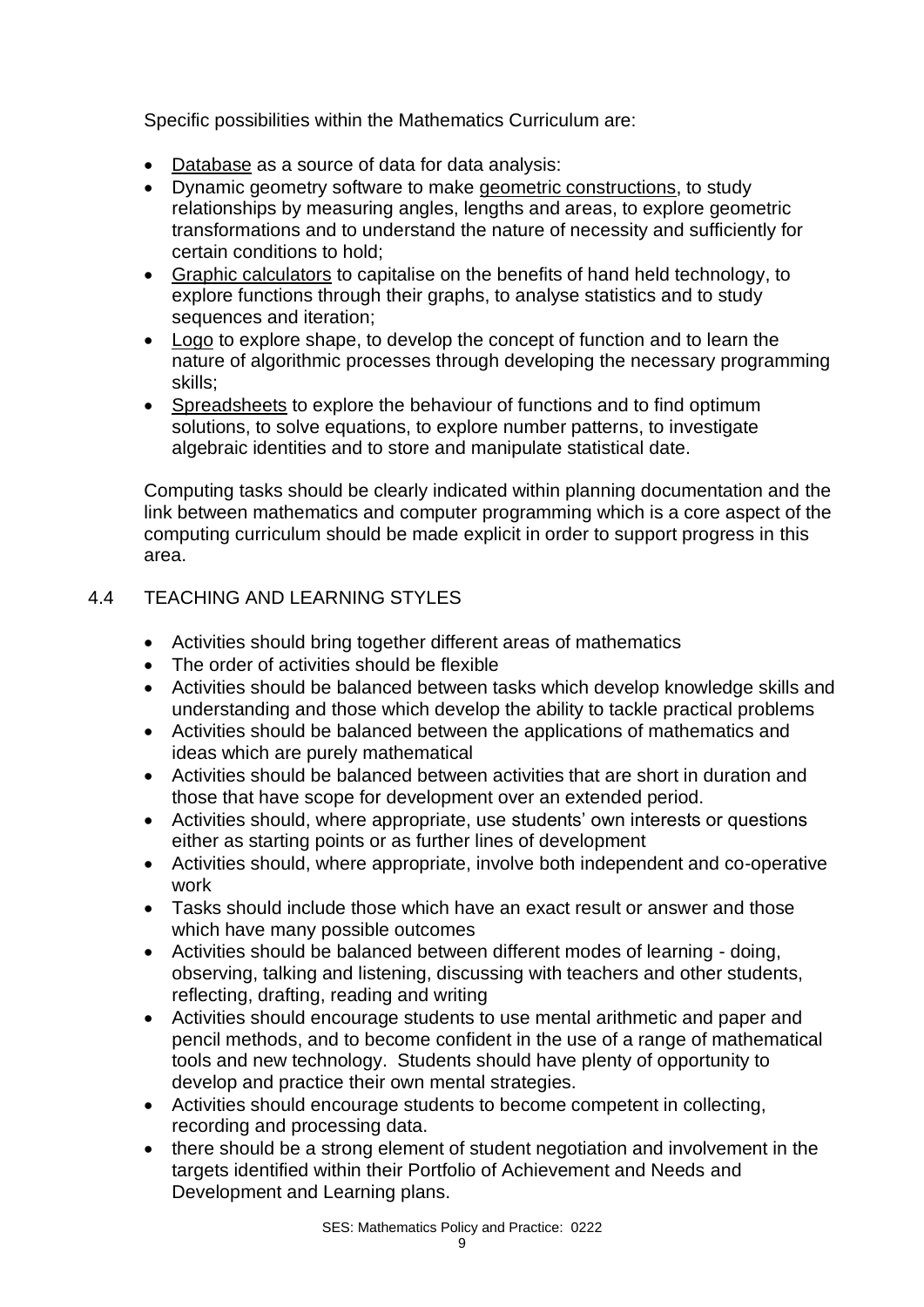• the range of potential resources and stimuli is inexhaustible and a variety should be used to maintain interest and motivation.

#### 4.5 PLANNING FOR MATHEMATICAL EXPERIENCES

The planning of Mathematics is guided by, but not limited to, the National Curriculum Framework for Mathematics.

Planning for Mathematics will take a variety of forms for which personalised learning episodes and units of work will include:

- Individual work
- Group Work
- Classroom based learning
- Extended learning in the wider community
- Accreditation, preparation and revision

#### 4.5.1 Learning Outside the Classroom

SES supports and endorses the Learning Outside the Classroom initiative as its principles and philosophy match the SES Vision Statement. We believe that every young person should experience the world beyond the classroom as an essential part of learning and personal development, whatever their age, ability or circumstances.

The use of places other than the classroom for teaching and learning often provide the most memorable learning experiences and help us to make sense of the world around us by making links between feelings and learning. They stay with us into adulthood and affect our behaviour, lifestyle and work. They influence our values and the decisions we make. They allow us to transfer learning experienced outside to the classroom and vice versa.

Students can benefit from well-organised visits, community activities and getting involved in wider learning projects (such as helping to organise information, reviewing policies and providing peer support). As students progress, work placements and visits help shape their decisions about future opportunities.

All children and young people have the opportunity to participate in both focused field trips and extended residential weeks, throughout a range of local and national locations. In addition to the social and personal benefits, these offer real life knowledge and experience that can be developed in context.

#### 4.5.2 Units of Work /Episodes of Learning

- A unit of work will relate to the National Curriculum Programmes of Study, as well as, where applicable, to the requirements of any examination syllabus chosen in KS4
- A unit of work is intrinsically flexible; it is useful to use a variety of approaches and teaching strategies covering the same core unit to develop a variety of skills.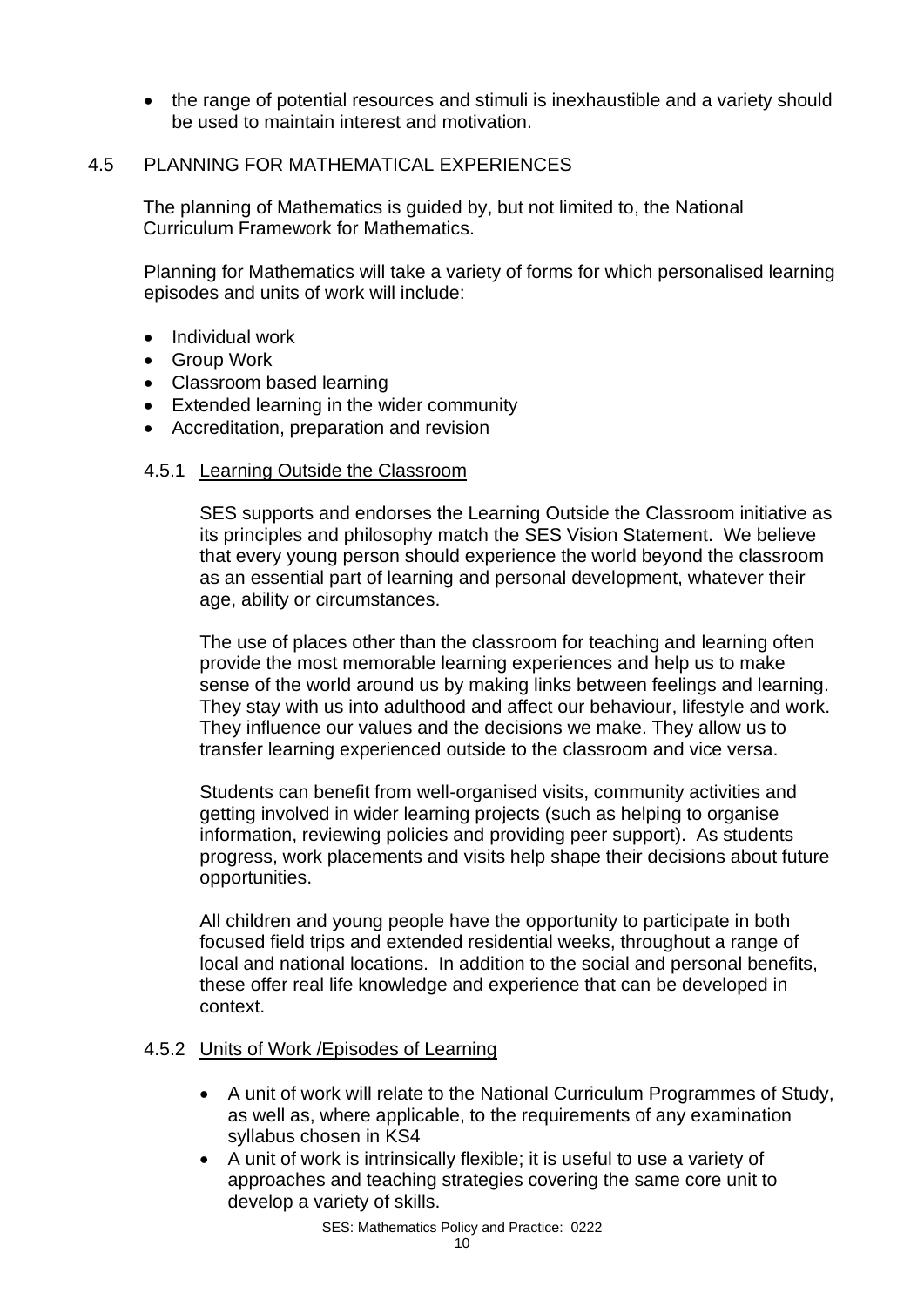- A unit of work may be based on specific mathematical skills; used as introduction, consolidation or revision.
- A unit of work may rely on a variety of media; audio, DVD, ICT, or equipment/games.
- A unit of work may be designed to be revisited as many times as is judged necessary across all ages and key stages.
- A unit of work may take a whole group approach to specific aspects of core mathematical skills, such as problem solving or collation of data well as informing aspects of some individual programmes.
- Units of work are designed primarily to be enjoyable, to encourage success, to enrich and enthuse the experience of each individual and to offer the opportunity of development across the experience of mathematics.
- Units of work may be based on a bespoke personalised interest or passion to re-engage the student in the learning process

Structuring of maths lessons will vary, according to the needs of individuals, however use of regular formative and/or summative assessment will support sequential development of knowledge and understanding.

The timing and order of each section is tailored to meet the individual needs of the students and sessions are generally 45 mins in duration. This structure is not seen as a rigid format, but more of a useful and adaptable vehicle for mathematics teaching. At times mathematics lessons may involve project-based learning, for example a cycle ride may be used to estimate and calculate speed, distance and time.

# 4.6 PRESENTATION OF WORK

At SES we believe presentation of work is vital aspect of creating a positive and stimulating environment and in enhancing student motivation and self-esteem. Presentation of work can take a wide variety of forms ranging from:

- Written format
- Recording (oral and photographic)
- Displays
- Through use of computing and digital media
- Through witness statements created by pupils and adults

Adults at SES are expected to make a professional judgement with regards to each individual pupil's aptitude and ability in terms of facilitating presentation of work. We seek to continually implement our 'No Limits' thinking in the way we facilitate presentation of work, ensuring feedback is given to support young people's continual progress in this area.

# 4.7 MATHEMATICS AS AN ACCREDITED SUBJECT

The type of accreditation offered to students is matched to their individual need and ability level. Currently three routes to accreditation are available. Students can take various accreditation pathways, ranging from Entry Level 1 through to Level 2. These are bite sized, credit based units. Students can also access Functional Skills at Entry Level or Levels 1 and 2.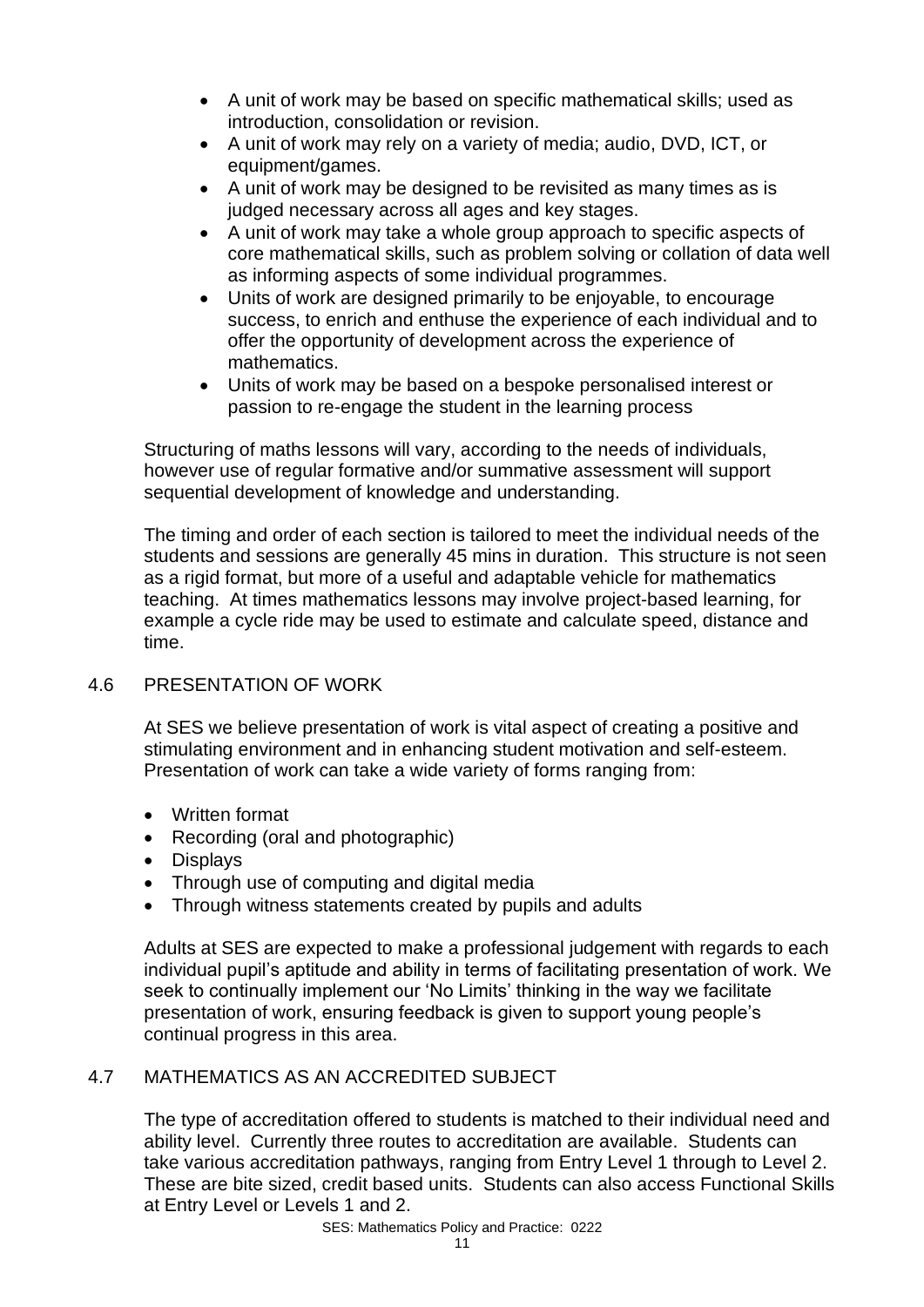Our preferred GCSE course is EdExcel Mathematics, which can be taken at two levels: Foundation and Higher. The current syllabus is divided into four main areas, Number, Algebra, Shape Space and Measure and Handling Data. Due to our personalised approach to learning chronological age is not seen as a barrier to accreditation.

#### 4.8 PROGRESSION IN MATHEMATICS

By using the framework of key concepts and processes advised in National Curriculum programmes of study it is intended that students will progress through building up an understanding of these in relation to their subject knowledge. This will include:

- A gradual extension of content, increasing complexity, greater awareness and understanding
- Increasing the scale of studies, more generalised knowledge and use of abstract ideas
- Improving skill and precision in practical and intellectual Mathematical tasks

Planning will encompass the introduction, development and consolidation of the key concepts and processes. To allow for progression planning should reflect:

- A steady acquisition of new skills and knowledge
- Consolidation of skills and knowledge in a range of relevant contexts
- Opportunities for students to apply skills, knowledge and understanding in a range of relevant contexts
- Use of texts and sources which are familiar and unfamiliar and which increase in complexity as abilities develop
- Use of information and communication technology in open and closed research work

#### 4.8.1 Continuity

In order to build on the experiences of every child at SES establishments there is continuity in the framework of the Mathematics NC programme of study with students expected to know, apply and understand the matters, skills and processes specified for each key stage. The latest National Curriculum has significantly reduced the prescribed content, and due to the personalisation of learning at SES, progress and outcomes are not determined by academic year of age. Decisions about where students are taught on the framework relates to their starting points, maturity, capability and personal interests.

At SES, across both SES establishments, we are continually evolving a 'fit for purpose' assessment framework to support staff in planning for progress, and to ensure an effective, consistent and quantifiable measure of student progress.

#### 4.9 DIFFERENTIATION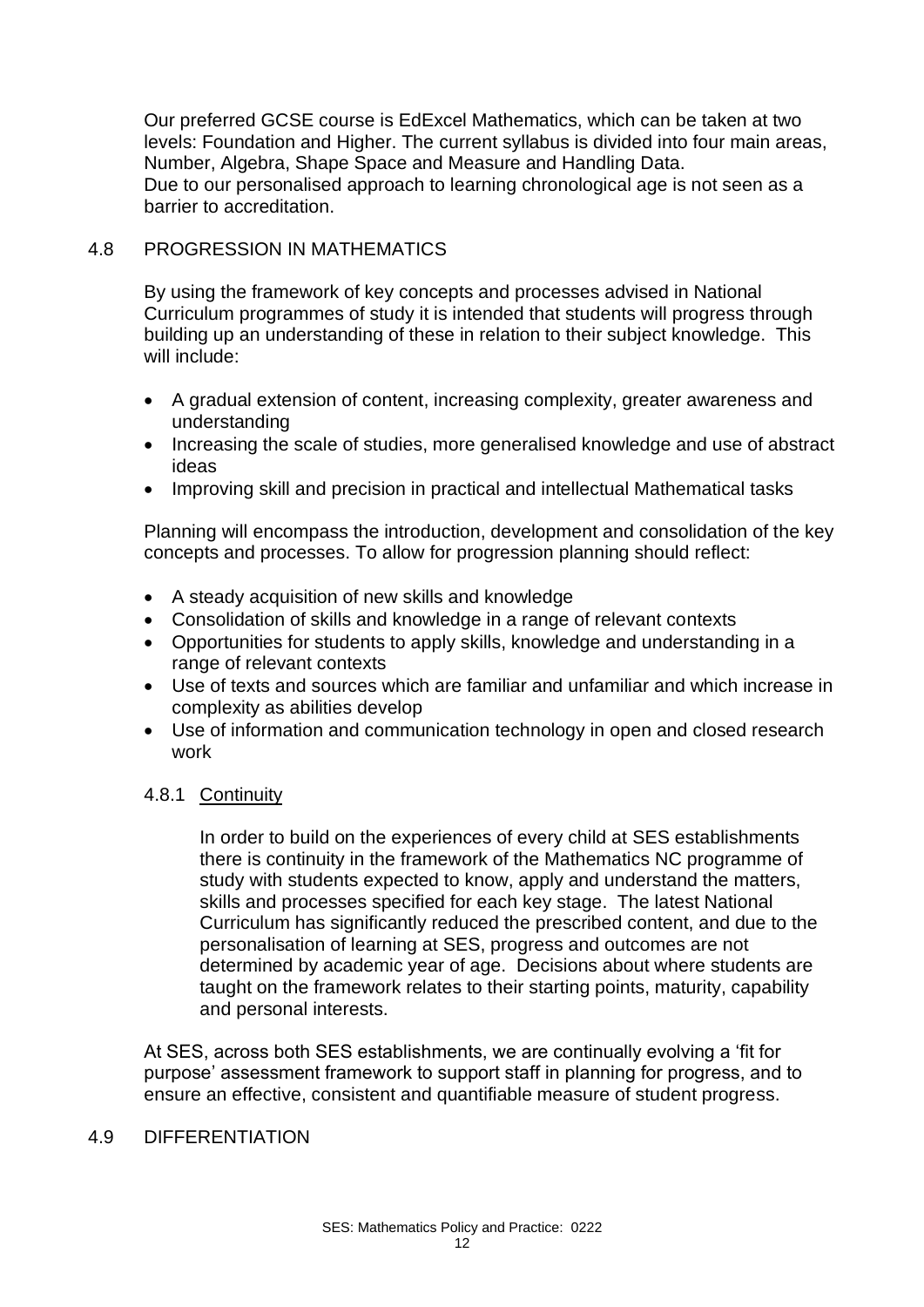Students at our establishments will clearly differ in ability and teaching should take account of this by providing a range of learning situations and approaches. In addition the philosophy of SES is such that personalised learning is a cornerstone.

Differentiation is a process not a single event. This process involves recognising the variety of individual needs within a group, planning to meet those needs, providing appropriate delivery and evaluating the effectiveness of the activities in order to maximise the achievements of individual students.

Mathematics provides wide opportunities for differentiation by:

- Input
- Resource
- Task
- Support
- Outcome
- Response

In planning for our students the following factors should be considered:

- Activities should build on what our students already know and can do
- Our students need immediate and regular encouragement, praise and reward
- The activities should be broad enough to allow scope for development and not prevent more able students from extending their learning
- The work should be pitched at the age, maturity and ability of the group and or individual
- Tasks should be differentiated according to individual student needs
- Consider the balance between group activities and individual differentiated tasks for specific students

To achieve this, clear attention should be given to the following:

- A range of appropriate equipment
- Using a variety of teaching methods to elicit a particular response
- Organising the group in different ways appropriate to particular aims
- Setting open-ended tasks so that students can respond at their level
- Issuing different 'challenges' to different students
- Providing extension work for students with greater ability
- Allowing time for individual diagnosis, teaching and feedback.

The method of assessment and reporting should provide feedback that is appropriate to students of differing abilities. It should aid their future learning by providing knowledge but should also give them support and encouragement. More specifically, the teacher should consider:

- Resources reading levels and ease of use
- Availability of a range of media/software
- Availability of a range of support equipment
- Where ICT is being used, simplified software guides
- Provision of a variety of tasks to cover the main content area
- Take account of time available to support individuals/group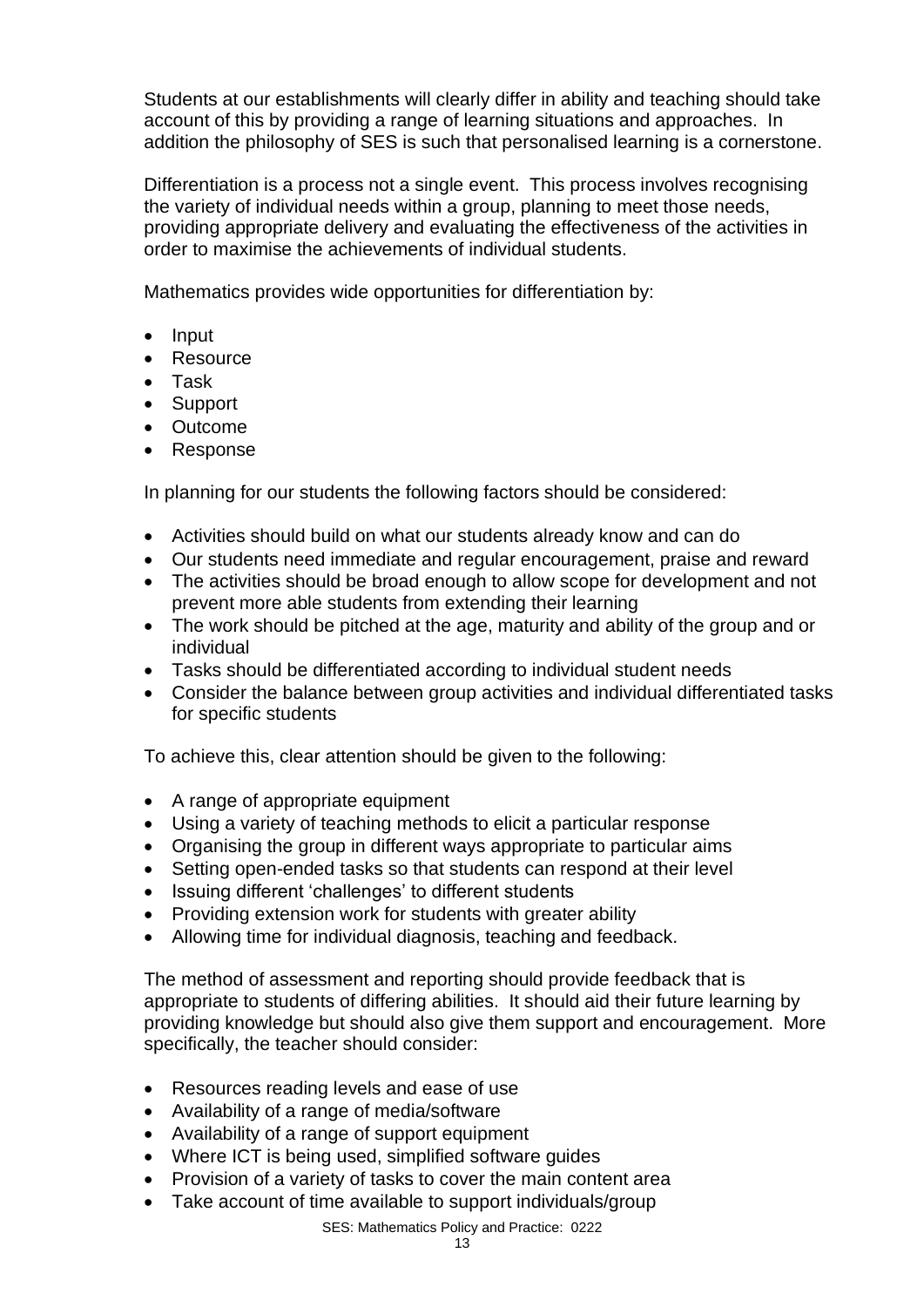- Other adult/student support
- Student/student support e.g. pairing
- Various ways of praising achievement
- Use of visual prompts to support learning

To overcome any potential barriers to learning in mathematics, some students may require:

- specific help with number recall or the interpretation of data represented in graphs, tables or bar charts, to compensate for difficulties with long- or shortterm memory or with visual discrimination
- access to tactile and other specialist equipment for work relating to shape, space and measures, to overcome difficulties in managing visual information
- help in interpreting or responding to oral directions when making mental calculations, to compensate for difficulties in hearing or with auditory discrimination
- access to equipment or other resources, to overcome difficulties in thinking and working in the abstract. This may include linking mathematics to computing, use of technological equipment or kinaesthetic interventions such as numicon.

In assessment:

• when judgements against level descriptions are required, these should, where appropriate, allow for the provision above.

# 4.10 ASSESSMENT AND RECORDING

Assessment is part of an ongoing process that informs future planning and subsequent learning. All assessments should take account of:

- Skills, knowledge and understanding acquired
- The contexts of the activity
- The purpose of the activity

Effective formative and summative assessment:

- is embedded in planning, teaching and learning
- requires a shared understanding of learning objectives and success criteria between teacher and learner
- draws on evidence of learners' achievement and progress from a wide range of contexts within and beyond the classroom
- values information that teachers retain in their heads, as well as concrete evidence produced by learners
- is based on evidence generated in the course of continuous teaching and learning, engagement with learners through observation, discussion, questioning, and review and analysis of work
- helps to shape and refine future teaching and learning, and to personalise the experience of individual learners
- provides the basis for discussions with learners themselves, their parents/carers and with other professionals about their strengths, areas for development and future learning targets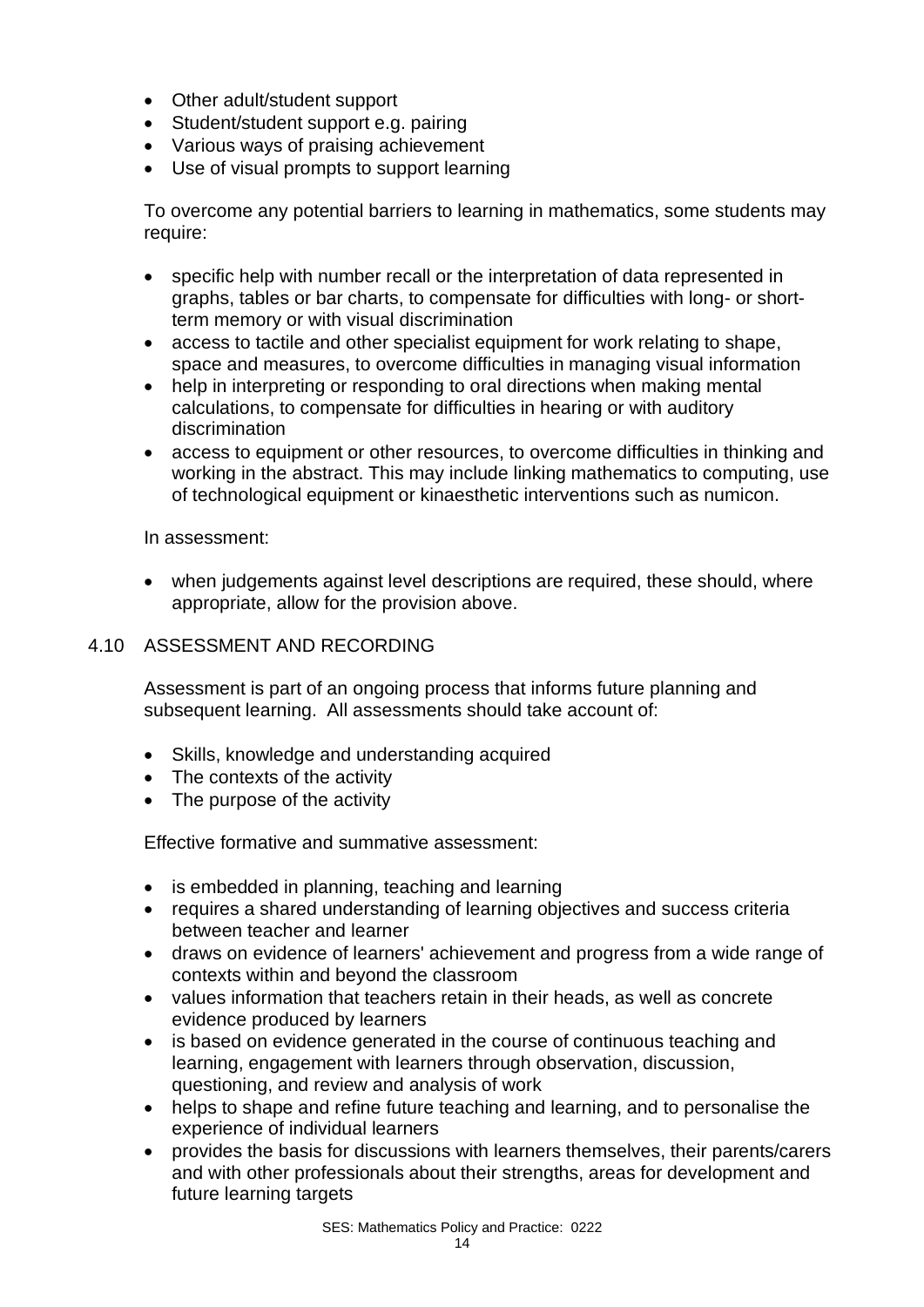- is the foundation upon which periodic assessment can be based
- recognises and celebrates learners' progress in the light of their previous performance and motivates them to improve further
- promotes independence and self-motivation
- develops the capacity for peer and self-assessment among learners.

Assessment is a continuous process and testing and accreditation are built in at various stages of a student's development.

Any system of evaluation and assessment should:

- Identify what has been taught and learnt
- Monitor students' progress continually
- Monitor students' progress in cross-curricular elements
- Establish students' needs as a basis for further planning and teaching.

Student involvement in the assessment and evaluation process is critical.

Evidence can be gleaned from:

- Observing
- Questioning and listening
- Discussion
- Written work, audio and video tape recording, drawings, charts, etc.
- Specific assessments tied to curriculum materials.

#### 4.10.1 The marking of students work

Teachers' responses to students' work should be positive, encouraging, sympathetic, honest and appropriate. Marking should be completed in a pragmatic way, as appropriate to the needs of the child and whenever possible completed in their presence. Further areas of study can then be negotiated with the child.

- Students should be made aware of the assessment criteria being employed, particularly before tackling new situations and subsequently when marking work
- Students should, as a result of the interaction, be aware of the next steps in their learning
- It is sometimes useful for students to respond to each others work

#### 4.10.2 Record Keeping

Records are kept in the form of long term planning (Curriculum Overview), Medium Term Planning (unit objectives) and short term planning (detailed planning of learning episodes). A record of progress is evident in the ongoing feedback (verbal and written) between adult and pupil. Where appropriate an evidence base is collated for an episode of learning this can take various forms e.g. files, exercise books, scrap books, digital media files.

#### 4.10.3 Individual Programmes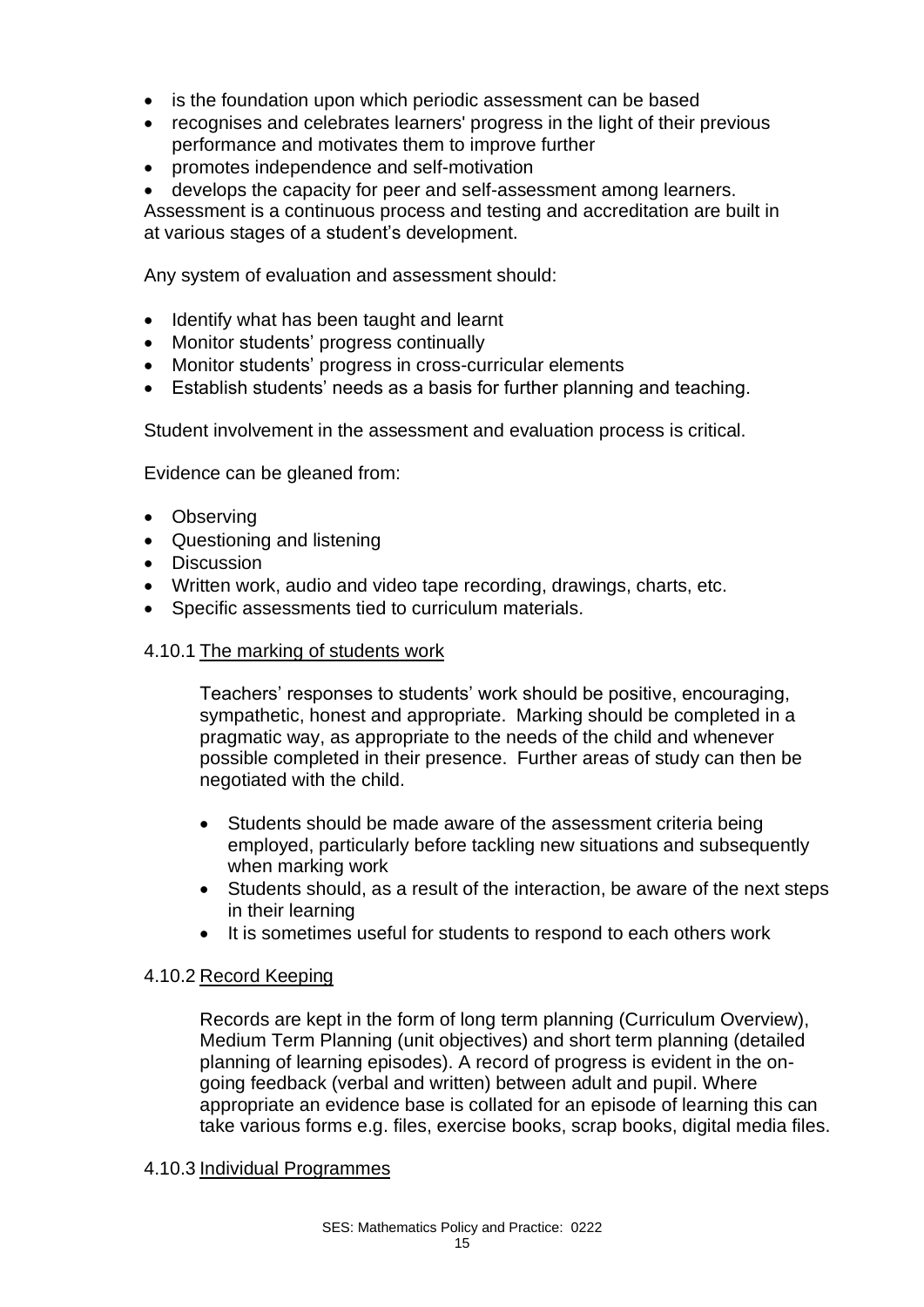- The Portfolio of Achievement and Needs and Development and Learning Documents for each student will inform the global priority targets to be addressed for the child.
- More detailed educational objectives will be identified by Learning Centre staff and students, and negotiated targets reached.
- Targets set will be specific, measurable, attainable, realistic and time related.
- Targets will always be compatible with the requirements of the National Curriculum and/or Portfolio of Achievement and Needs

# 4.11 USING CALCULATORS

There are skills in using a calculator that need to be taught and learnt. A policy of 'allowing students to use a calculator' is not sufficient. What is needed is a school policy that encourages students of all ages and abilities to use calculators in appropriate situations and provides clear guidance on the procedures needed to obtain maximum benefit from their use. In particular, attention needs to be given to the estimation, accuracy and interpretation of results. If there is only one operation involved the procedure is obvious, but where there is more than one operation the procedures to be used on the calculator must be considered.

To use a calculator only to check written calculations is inappropriate but to use mental or simple written approximations to check results obtained from a calculator is sensible.

Numeracy is the ability to handle a four function calculator sensibly. Hence students need to understand and use:

- Single digit arithmetic
- Powers of ten
- Place value
- Awareness of number operation

#### When it is permissible to use a calculator

- When it motivates and encourages success
- When it increases student ability to handle large numbers
- When it increases understanding of the number system
- For checking estimates and results
- As an aid for problem solving
- In demonstrating place value
- To practice calculator keyboard familiarity

#### When it is not permissible to use a calculator

- When to do so would encourage laziness
- When the lesson objective is to develop mental maths techniques and skills
- When its use prevents students from using recording methods which they can remember for occasions when they do not have calculators
- When it is used as a sole means of problem solving
- In the absence of 'working out' evidence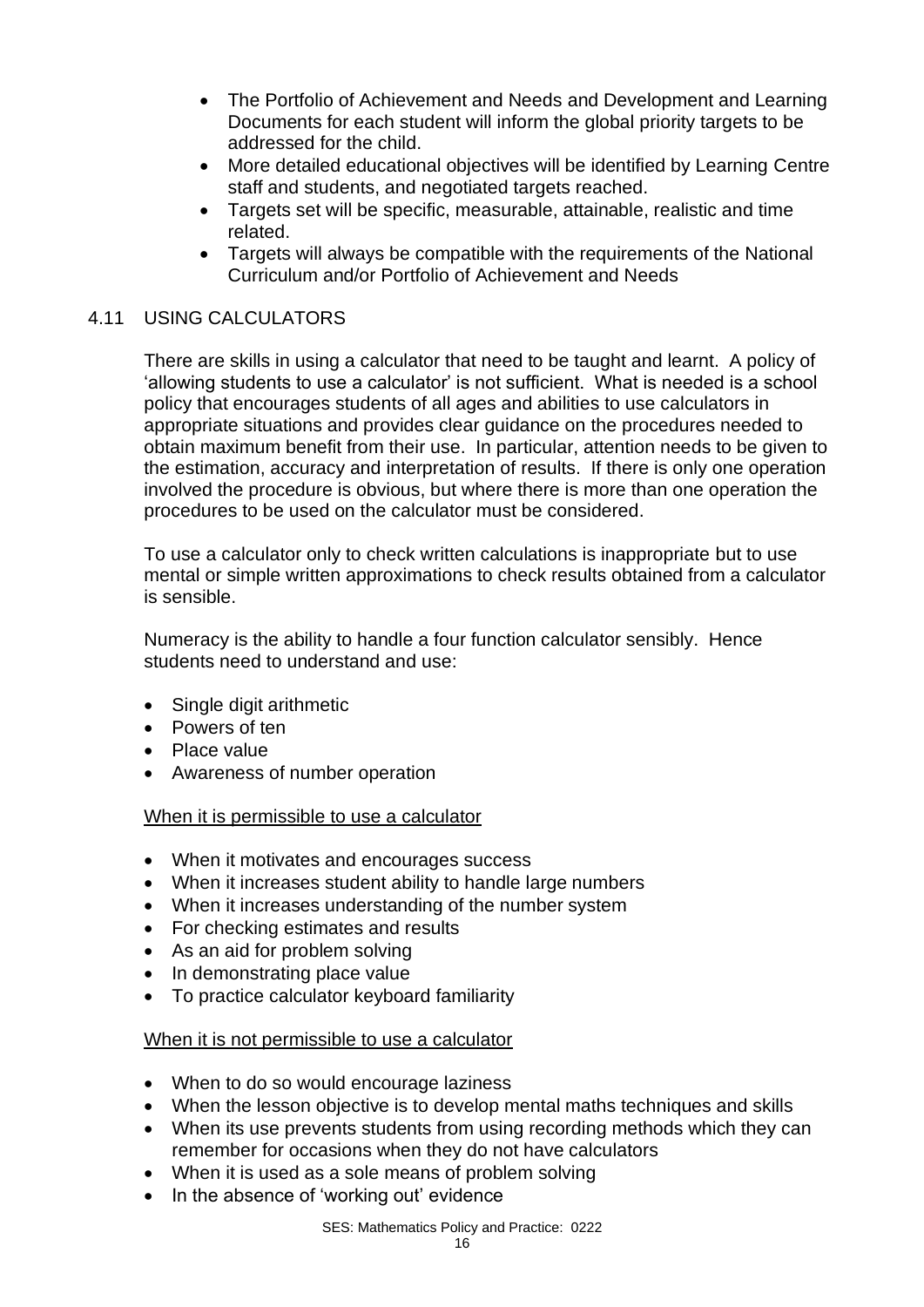# **5 SMSC AND BRITISH VALUES IN MATHEMATICS**

At SES we believe the development of SMSC and promotion of British Values, should be embedded within all areas of teaching and learning across both the school and residential setting. This policy should be read in conjunction with the Spiritual, Moral, Cultural and Social Policy and Practice document and the British Values Policy and Practice document.

#### 5.1 SMSC

At SES we develop SMSC in many aspects of the curriculum through ensuring opportunities for SMSC development are extensive and frequent. These opportunities are reflected in planning documents as well as in outcomes for pupils.

Examples of SMSC development within Mathematics are:

#### **Spiritual**

- Developing deep thinking and questioning the way in which the world works promotes the spiritual growth of students.
- Students are encouraged to experiment, problem solve and understand and then apply their knowledge, for example exploring patterns and sequences in the natural world and symmetry, for example tessellations such as using Rangoli.
- To discuss and explore concepts such as infinity, complex numbers and patterns and relationships as well as concepts such as the scale and enormity of the world and universe, speed of light and time.
- To explore the wonder of the human mind through great thinkers and their concepts and discover codes and riddles for example the Fibonacci pattern.

#### Moral

- Mathematics, quantitative data and statistics allow people to make comparisons and judgements which can both create and solve moral dilemas, for example those which stem from financial systems and money.
- Applying and exploring the skills required to better understand and solve various potentially moral issues or problems, for example collecting data in surveys, analyzing data or creating solutions to solve problems.
- To identify problems in real life contexts and how these can have a moral element for example involving finance, data or conservation, such as calculating carbon footprints, population density or food miles.

# Social

- Mastery of mathematical concepts allows young people to better understand and connect with the world around them and in turn leads to greater selfesteem.
- Solving problems builds determination and thinking skills and presenting these to others develops a sense of self-confidence. Although not always possible we will always seek to work in groups and to encourage collaboration to develop listening, communication and tolerance.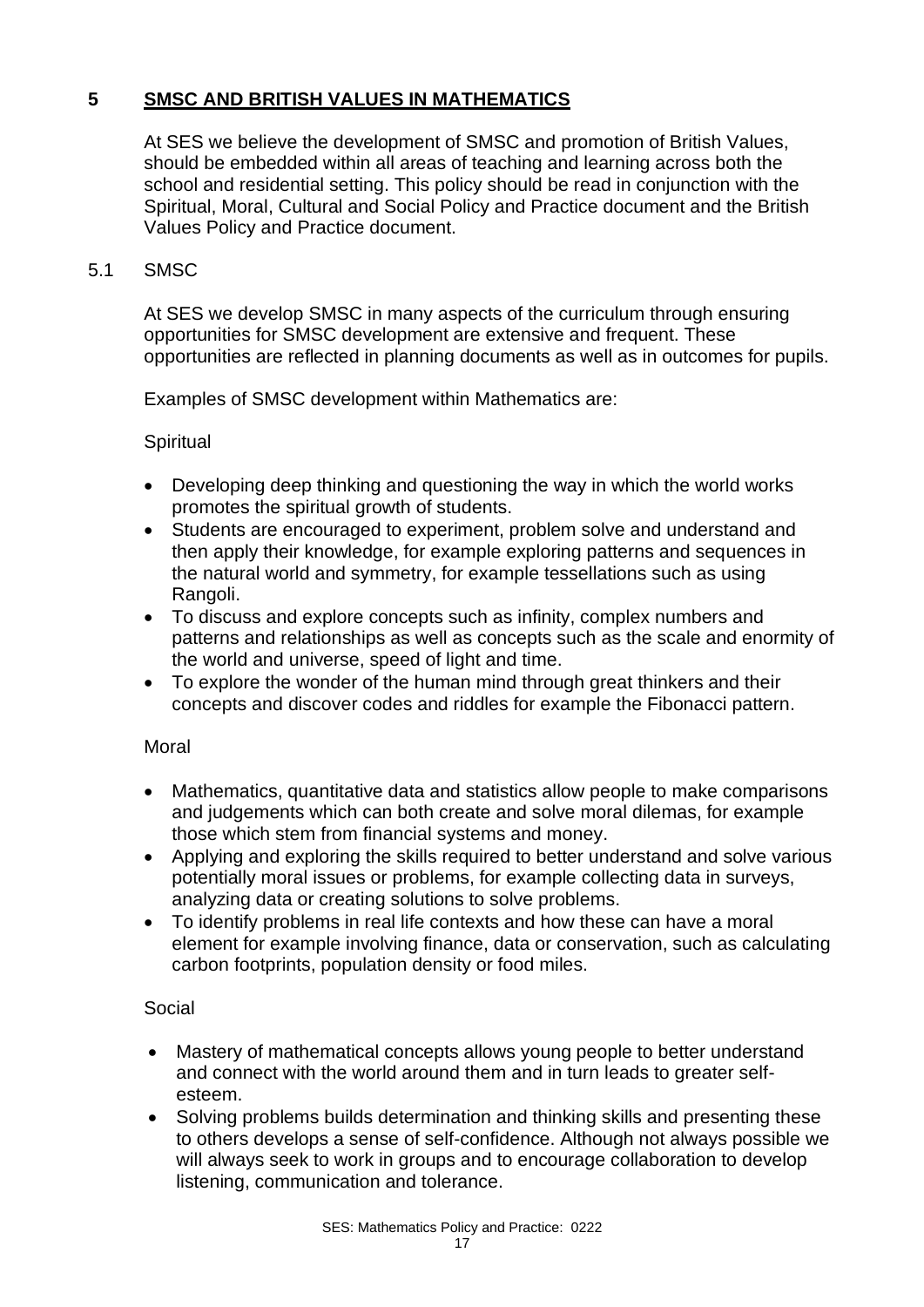- Where possible we seek to develop powers of logic, reasoning and the ability to work and communicate methodically to others.
- When appropriate we will seek to further develop pupils social skills through participation in main-stream maths education, attending workshops or events that enable exploration of mathematics in groups both familiar and unfamiliar.

#### **Cultural**

- Through mathematics we explore the breadth of cultures that have contributed to mathematics as we understand it today with concepts and symbolism drawn from Egyptian, Roman, Indian, Islamic, Greek and Russian roots, for example Pythagoras' Theorum.
- We explore and research cultural patterns for example Islamic tile tessellation, cultural methodologies such as Russian/Chinese multiplication and Abacus, lattice and Napier\s Bones technique or the chunking techniques used by South American street children.
- Mathematics can be a universal language and has allowed students to integrate into classes during exchange trips and calculating exchange rates, for example Finland

#### 5.2 BRITISH VALUES

Promotion of British values is an integral part of life at SES. We believe that the promotion of such values should be inherent in teaching and learning as well as in the wider community. We fundamentally believe that the promotion of British Values is an essential strategy in preventing radicalisation. This document should therefore be read in conjunction with our Radicalisation Policy and Practice document.

Examples of the promotion of British values within Mathematics are:

#### Rule of Law

- In order for laws to be enforced some have a quantitative element, understanding mathematics enables students to better understand limits and tolerances, quantities and measures.
- Understanding of mathematics enables students to better grasp such concepts and better understand their rights and the rights of others, this could include speak limits, age limits, alcoholic units as well as aspects of employment such as minimum wage and calculating tax.

#### **Democracy**

- The democratic process is rooted in the representing the views of the population and mathematical concepts underpin the collection, analysis and presentation of such data.
- The use of surveying techniques, creation of trends, pie charts and averages all help to understand and represent the views of people on a community, region and national level.
- Students are encouraged to participate, follow and understand the democratic processes active in the community and on the news around the world and to understand the context of these and the mathematical concepts that underpin the democratic process.